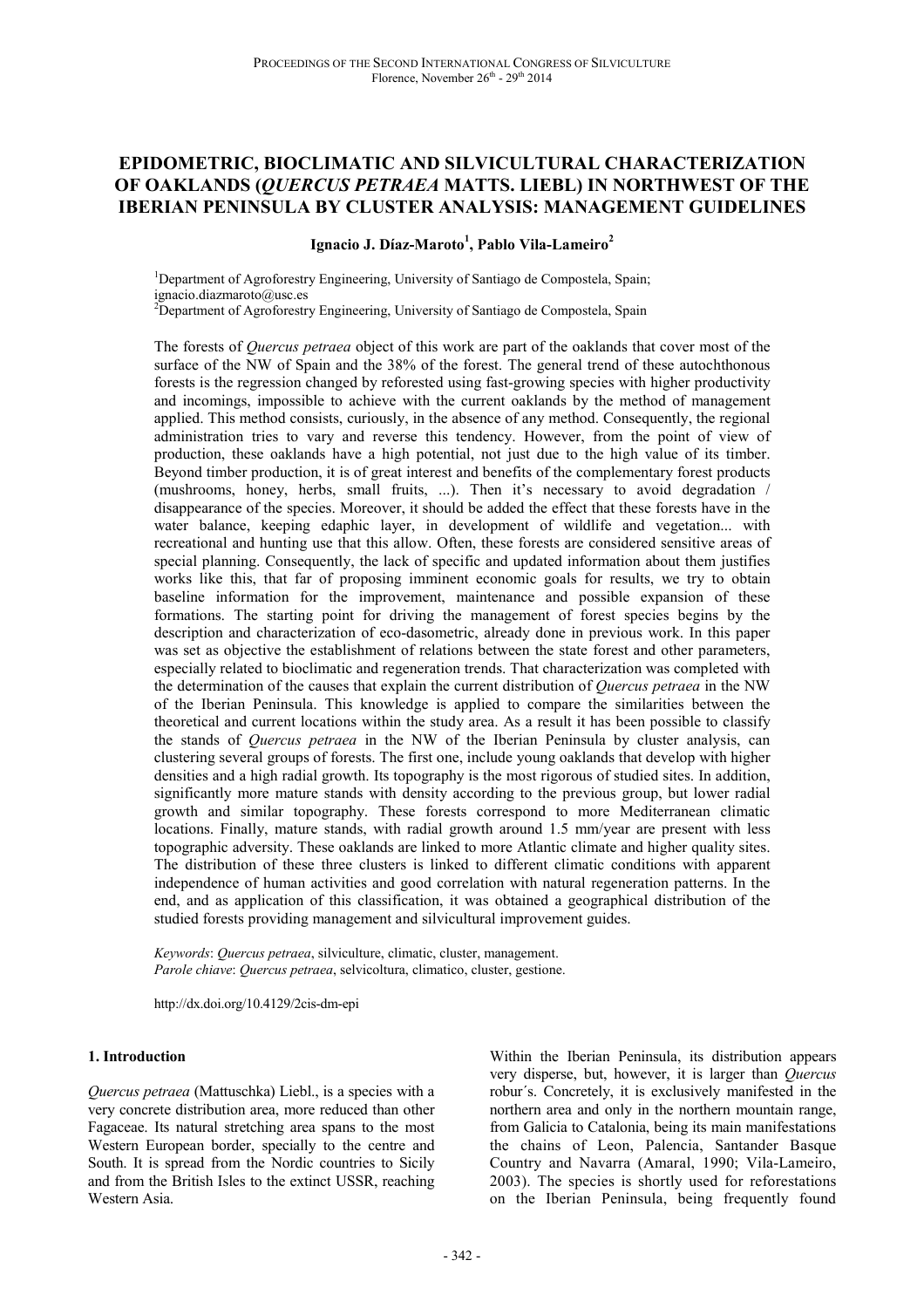forests formed by pollard trees used to obtain firewood. The abundance of trees from sprat of stool, or even root, justifies their regeneration method as a coppice forest, but without selection of the best coppice shoots and, therefore, these trees use to have a low commercial value (Díaz-Maroto *et al*., 2005).

Natural regeneration of oak is increasingly abundant on abandoned agricultural lands, which have very good improvement possibilities by means of an adequate management, as they are formed by young, vigorous and little damaged stems because unfortunate silvicultural treatments were not applied, as they were in another stands (pollard or selective felling of the best specimens). Getting oak stems with good forest habit is difficult and it requires a specific silviculture which has not been applied on the study area. Trees that naturally had these characteristics related to the production of quality timber have been indiscriminately harvested, which has leaded to an important genetic degradation of these stands (Díaz-Maroto *et al*., 2005). However, little frequent operations as cleaning and brush out allow to abandon rapidly the state of "oak scrubland" present in many stands, in which strong competence affects very much to the growth, and being also more sensitive to fires (Vila-Lameiro, 2003). The initial density of oak stands must be higher than 10000 stems/ha, which lets improving their shape.

It is necessary to respect the layer of shadeloving species in subsequent operations, which usually exists naturally and favour the formation of good quality oak stems. Thinnings will be moderated, due to the sharp trend of oaks to form sprouts, which are stimulated by lighting of their trunk, and the dominant and codominant trees will be specially managed (Vila-Lameiro, 2003).

In case of scrublands where a previous selection of 400 to 600 sprouts/ha has been done after a clear cut, it is possible to practice coppicing with standards, keeping the accompanying coppice shoots to reduce the appearance of epicormic shoots and the incidence of wind (Díaz-Maroto *et al*., 2005).

# **2. Material and methods**

#### *2.1 Study area*

The study area comprises the Autonomous Community of Galicia which is situated in the north-west of the Iberian Peninsula and covers an area of  $\sim$  3 million hectares. The mean altitude in the region is 508 m and slopes of more than 20% occur in half of the region. The lithological composition of the substrate is plentiful and includes granite, schist, slates and quartzite; the climate is very varied, although generally classified as Humid Oceanic, with a certain Mediterranean influence in some zones. Annual precipitation varies between 600 mm to more than 3000 mm (Díaz-Maroto *et al*., 2005).

## *2.2 Description of sampling, data recording and parameters measured*

Initial stratification of the study area was not advisable because of the wide dispersal and heterogeneity of the oak stands throughout the region (Rubio *et al.*, 1997); therefore, we considered the study area as a single unit when selecting the areas for sampling and posterior data recording. The area was firstly delimited, avoiding certain areas where the presence of *Quercus petraea* was unlikely because the forest site characteristics (physiographic, climatic and edaphic) are not appropriate for these species (Timbal and Aussenac, 1996). The sampling zones were then selected, taking care to include a sufficiently representative number of oak stands, on the basis of the data included in the Forest Map of Spain (Ruiz de la Torre, 1991), obtaining the existing vegetation mosaics where *Q. petraea* is present, and the sampling zones were selected from within these, with the help of information provided by forestry administration personnel and data reported in previous studies.

Due to the dispersion and heterogeneity of the studied oak stands, it is unviable to initially stratify them (Díaz-Maroto *et al*., 2005), so the study area has been considered as one unit, eliminating certain regions where the site particularities make the presence of some of the two studied species very difficult.

As no stratification of the territory was made, the location of the stands was chosen attending to a certain criterion of homogeneity, trying to maximize the representation of the characteristics of each region. Initially, it was considered a minimum stand area between 0.5 and 1 ha, which would permit installing inventory plots without any problem derived from the border effect (Hummel *et al*., 1959, Díaz-Maroto *et al*., 2006). The election of the sampling site must be resolved so that the chosen point does not present any accidental characteristic regarding to the region which it is representing.

When the stands were located, a permanent display of 92 sampling plots was installed with a rectangular shape and variable dimensions, attending to the stand density, so the number of trees of which diameter is bigger than the minimum inventoriable (5 cm) is not below 50 (Hummel *et al*., 1959; Rondeux, 1993). Physiographic, dendrometric and profile data were taken, which, together with the climatic ones adapted to the sampling points, were useful to elaborate a group of parameters of the physiograhic, climatic and edaphic habitat of each species (Gandullo *et al*., 1991; Timbal and Aussenac, 1996; Rubio *et al*.,1997; Blanco *et al*., 2000).

A total of 39 parameters were measured: 25 ecological (4 physiographic, 5 climatic and 16 edaphic) and 14 stand parameters (Table 1).

The physiographic parameters used to describe the orography of each of the zones studied were altitude and mean slope, soil depth to parent material and closest distance from the sea (Rubio *et al*., 1997; Díaz-Maroto *et al*., 2005, 2006). The climate was described by the following parameters: total annual and summer precipitation, annual mean temperature and annual mean of absolute maximum and minimum temperature (Carballeira *et al*., 1983). Within the ecological parameters, 16 edaphic parameters were also considered for evaluating the chemical properties and the soil fertility (Gallardo *et al*., 1995; Covelo and Gallardo, 2002;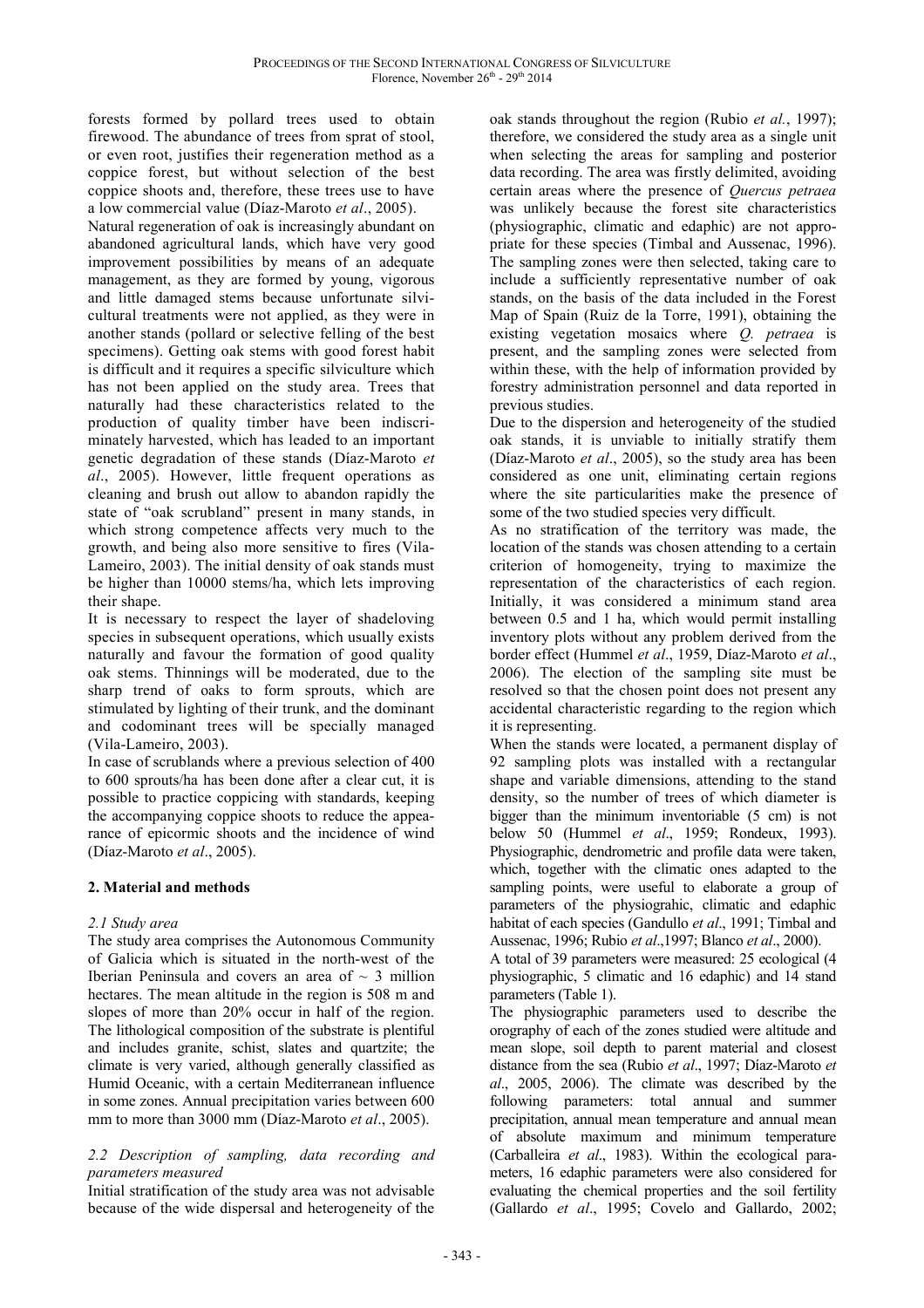Marcos and Lancho, 2002; Bravo-Oviedo and Montero, 2005), including pH  $(H<sub>2</sub>O)$ , organic matter, total nitrogen, carbon/nitrogen ratio (C/N ratio), available phosphorus and exchangeable potassium, calcium and magnesium. We considered both the total value for the entire edaphic profile, calculating the weighted mean for the whole profile by the method of Russell and Moore (1968), as well as the surface value, using the data for the upper 20 cm, except where this corresponded to more than one horizon, when a weighted mean was calculated. Finally, to evaluate the structure and the silviculture of these forests, the following stand parameters were calculated: number of trees and basal area per hectare, mean arithmetic and quadratic diameters, dominant diameter (mean diameter of 100 thickest d.b.h. trees per hectare), mean arithmetic and quadratic heights, Assmann's dominant height (Assmann, 1970), standard deviation and coefficient of variation of the diameter and height distributions, Hart's index (HAI) (which estimates the distribution of trees in relation to dominant height trees) and Czarnowski's index (trees number in a squared plot of side equal to the arithmetic mean height) (Timbal and Aussenac, 1996; Claessens *et al*., 1999).

# *2.3 Statistical analysis*

Measurement of the set of parameters allowed the establishment of a database of information on the biotopes and the silvicultural characteristics of *Quercus petraea* stands in Galicia. To explain which of these parameters best characterize the silvicultural treatments and present situation of Galician oak forests, as well as to study the possible relationship with the biotope, two types of analysis were carried out.

The application of univariate analysis (Walpole *et al*., 1999) allowed calculation of a series of characteristic values for the habitat of the species. To identify the most statistical significant parameters a bivariate analysis (correlation matrix) was made between silvicultural information and dasometrical and silvicultural parameters, and between silvicultural information and the parameters that describe the biotope (Walpole *et al*., 1999). Subsequently, the correlation matrix made possible to set out a Principal Component Analysis (PCA) (SAS Institute Inc., 2004). With this, it could be identified how dasometric/silvicultural and ecological parameters, more significantly related, explain the variability of oak stands of *Quercus petraea* (Timbal and Aussenac, 1996; Ryan, 1997).

The idea of PCA consists on obtaining lineal combinations of the original variables, so they explain the most possible quantity of variability of data. The PCA technique presents a double use: it allows representing optimally within a small dimension space, observations of a general space with bigger dimension. It also allows converting the original variables generally correlated, into new non-correlated variables that make the interpretation easier (SAS Institute Inc. 2004).

# **3. Results**

From the data obtained in the stand inventories and, later, from the parameters calculated, we obtained the information necessary to characterize the habitat of *Quercus petraea* on a regional scale in the northwest of Spain. The descriptive statistics for the 39 parameters considered are shown in Table 2.

In most cases, the stands occur at altitudes above 1000 m and with steep slopes, sometimes extremely steep (more than 75%) and predominantly in shady orientations. To characterize the *Q. petraea* habitat on a regional scale in the north-west Iberian Peninsula, the values corresponding to the parameters selected in the study of biotope and silvicultural status were considered as reference data.

The univariate analysis of the physiographic and climatic descriptive statistics revealed that the highest variability was obtained in the orientation and mean temperature in the coldest month parameters, with coefficients of variation higher than 70%, and in some extreme cases, i.e. annual mean of absolute minimum temperatures and duration of drought, the values were higher than 100 and 200%, respectively. The lowest variability corresponded to temperature range, annual potential evapotranspiration and hydric index, with coefficients lower than 10%. Of the 18 edaphic parameters, 12 showed VC higher than 40%, and in some of these (surface phosphorus, total and surface calcium) higher than 100%; only the total and surface pH showed low variability, with CVs lower than 10%. Within the silvicultural statistics, the high VC of the parameters number of *Q. petraea* non-inventoriable or dead trees, total number of non-inventoriable or dead trees and regenerated saplings were notable. In contrast, the height variables (mean arithmetic height, mean quadratic height and Assmann's dominant height), the dominant diameter and the basal area showed the lowest variability.

The physiographic, climatic and edaphic parameters were used to identify the most discriminatory ecological parameters in the habitat of the sessile oak. As a result of the classification, with the establishment of Pearson Lineal correlation coefficients these forests can be well characterized by one physiographic (mean altitude), two climatic (winter precipitation and temperature index) and, above all, several edaphic parameters (surface pH, surface potassium, surface organic matter and total calcium) (Tab. 3). Similar bivariate analysis was then used to select the silvicultural parameters that showed the most significant interrelationships, i.e. number of trees per hectare, mean arithmetic diameter, mean quadratic diameter, mean arithmetic height, Assmann's dominant height, mean quadratic height and dominant diameter. In theory, these variables should be the best descriptors of the use and present status of *Q. petraea* forests in the study area.

All this information represented the starting point of the most important aim of this work: Design a Principal Component Analysis of the most descriptive parameters managed in the current study. As result of this analysis, for new variables from combinations of the previous parameters were created, accounting for more than 70% of the existing variability, and they can be assimilated to maturity of the stand, surface pH, surface potassium, and forest altitude.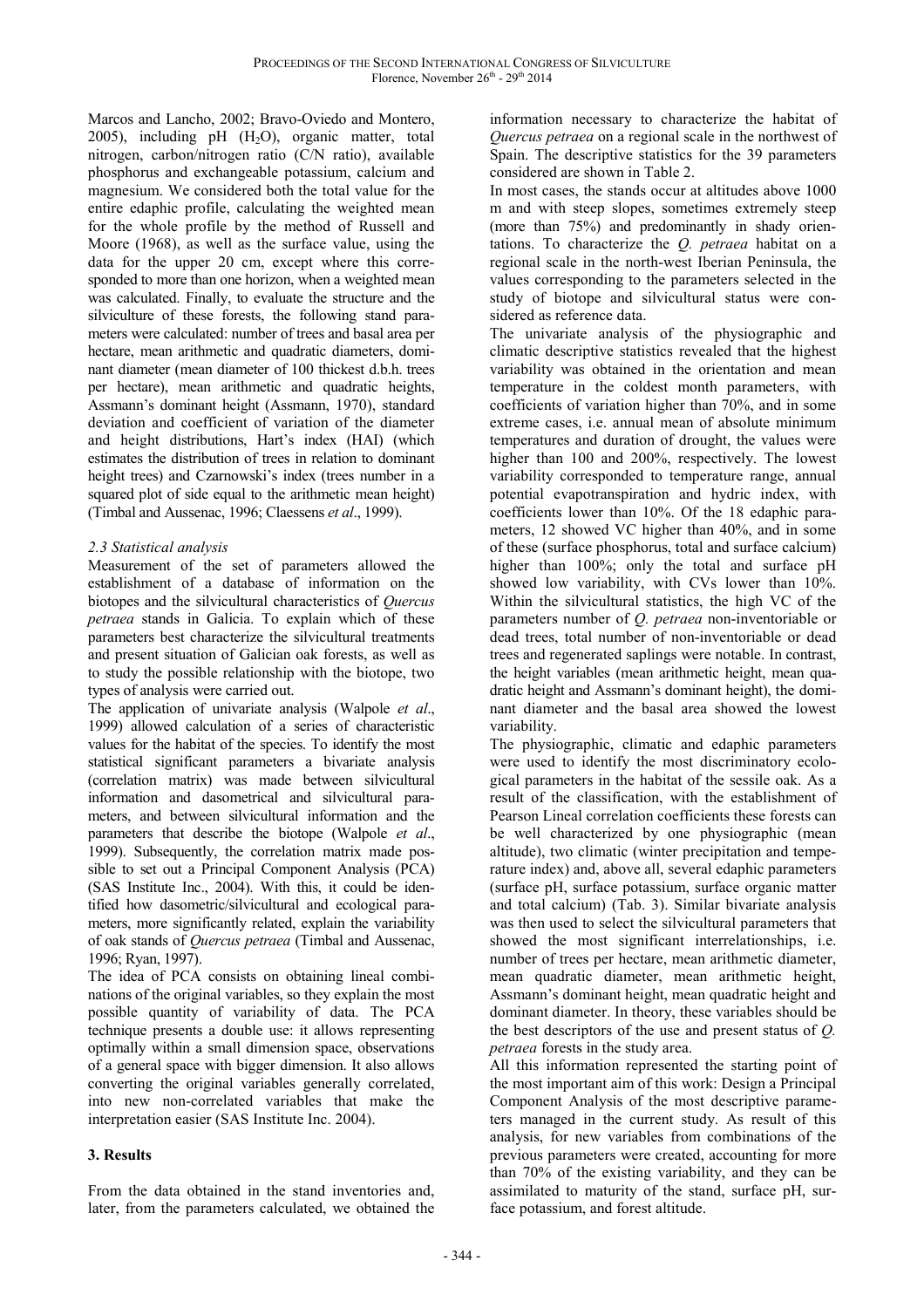### **4. Discussion**

The *Quercus petraea* studied forests was most variable in terms of physiographic and climatic parameters, with coefficients of variation higher than 70% for some parameters. This initial univariate analysis of the physiographic and climatic parameters also showed the important variability of duration of drought, annual mean of absolute minimum temperatures, mean temperature in the coldest month, orientation... In extension, the absence of drought in many forests, as was contrasted years ago by Carballeira *et al*. (1983), gave rise to important variation of the duration of drought in the whole of studied forests. The direct consequence drives to the wide range of sites where *Q. petraea* is sited in the NW of the Iberian Peninsula.

The orientation of these forests is not always to north, as is considered as fixed many times. In these forests the shady locations predominate. However, in this area, *Q. petraea* is a semi-light-demanding species with a "non typical" sites with orientations between east and west (Vila-Lameiro, 2003). Propping up these ideas, the termal variability is high, with a wide temperature range, accentuated by the altitude range within the study area (Vila-Lameiro and Díaz-Maroto, 2002).

This wide distribution is possible due to many of these forests have survived in sites where felling is very difficult because of the physiographic conditions (Fernández Prieto and Vázquez, 1985), with an homogeneous humid oceanic climate, with scarce continental influence (Amigo and Romero, 1994).

Related to the silvicultural characterization, the *Q. petraea* forests in the NW of the Iberian Peninsula present a high variation on age, site quality, and harvesting techniques. The principal consequence of this reality is that, at present, there're no pure stands (Vila-Lameiro, 2003). The statistics of the dendrometric/silvicultural parameters provide an idea of the heterogeneity of these forests. This heterogeneity is mainly focused in non-inventoriable and dead trees and in the regeneration status. Although the presence of non-inventoriable trees of sessile oak is rare, the mortality is high, in contrast to the accompanying species, which adapt

well to the closed undergrowth with little available light, at least in the early stages of development (Jarret 1996; Kelly, 2002). From the set of stand parameters selected by bivariate analysis to describe the use and present status of the oak stands, the results showed that the species is affected by certain unsuitable silvicultural treatments to which the stands have been subjected, such as pollarding and felling of trees to provide firewood and food for livestock. However, these are the suitable parameters for correctly definition of sessile oak stands in Galicia (Timbal and Aussenac, 1996; Rubio *et al*., 1997), and it can be established that the distribution of the stands are more closely related to the physiographic and climatic characteristics than to edaphic factors probably because the substrates' character on which the stands develop is similar (Díaz-Maroto *et al*., 2005, 2006).

The PCA results are consistent with the spatial distribution, being notable the relation between plots in the Asturian mountains, in Ancares (Lugo and Leon) and in the Leonese valleys. All these groups, make reference, as was said, to the exploitation practices, frequently with marked differences between this three big distribution areas (Vila-Lameiro, 2003).

### **5. Conclusions**

The plot discriminant analysis was efficient in classifying the biotopes occupied by *Q. petraea* in the northwest Iberian Peninsula, obtaining a classification of the randomly sampled plots. However, the distribution of sessile oak forests in the study area depends as much on the physiographic and climatic characteristics of the territory, such as the edaphic conditions.

The data obtained could be used to find silvicultural alternatives to manage and maintain these forests and to obtain more profitable production than by traditional methods, such as high forest conversion of the stands, maintenance of the coppice forest in areas where firewood is still used, silvopastoral improvement in zones with grazing importance and the restoration of very degraded stands through reforestation with other native broadleaved trees.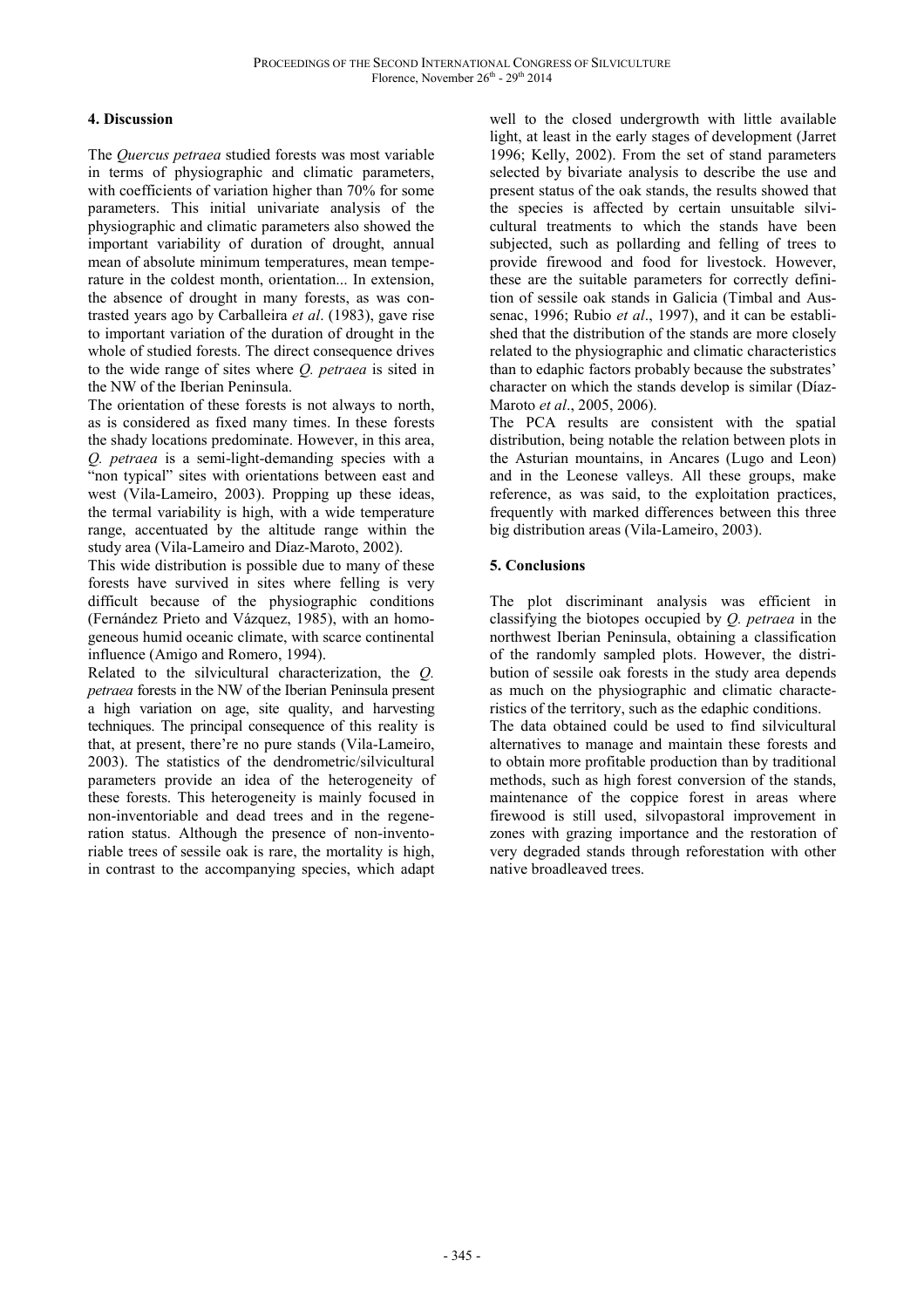| Number                   | Parameter (unit)                                                | Code       |
|--------------------------|-----------------------------------------------------------------|------------|
| 1                        | Mean altitude (m)                                               | <b>ALT</b> |
| $\overline{2}$           | Mean slope (%)                                                  | <b>PND</b> |
| 3                        | Soil depth to the parent rock (cm)                              | <b>PRO</b> |
| $\overline{\mathcal{L}}$ | Closest distance from the sea (km)                              | DM         |
| 5                        | Annual precipitation (mm)                                       | PT         |
| 6                        | Summer precipitation (mm) SP                                    | PE         |
| 7                        | Mean annual temperature $(^{\circ}C)$                           | TM         |
| 8                        | Annual mean of absolute maximum<br>temperatures (°C)            | <b>TMA</b> |
| 9                        | Annual mean of absolute minimum<br>temperatures (°C)            | TmA        |
| 10                       | Total pH in $H_2O$                                              | PH         |
| 11                       | Surface pH in $H_2O$                                            | PHS        |
| 12                       | Total organic matter (%)                                        | MO         |
| 13                       | Surface organic matter (%)                                      | MOS        |
| 14                       | Total nitrogen (%)                                              | N          |
| 15                       | Surface nitrogen (%)                                            | <b>NS</b>  |
| 16                       | Total C/N ratio                                                 | C/N        |
| 17                       | Surface C/N ratio                                               | C/NS       |
| 18                       | Total available phosphorus (ppm)                                | P          |
| 19                       | Surface available phosphorus (ppm)                              | <b>PS</b>  |
| 20                       | Total exchangeable potassium (ppm)                              | K          |
| 21                       | Surface exchangeable potassium (ppm)                            | KS         |
| 22                       | Total exchangeable calcium (ppm)                                | Ca         |
| 23                       | Surface exchangeable calcium (ppm)                              | CaS        |
| 24                       | Total exchangeable magnesium (ppm)                              | Mg         |
| 25                       | Surface exchangeable magnesium (ppm)                            | MgS        |
| 26                       | Number of trees per hectare $(N_0 \text{ ha}^{-1})$             | <b>DEN</b> |
| 27                       | Basal area per hectare $(m_2 \text{ ha}^{-1})$                  | <b>ABA</b> |
| 28                       | Arithmetic mean diameter (cm)                                   | <b>DMA</b> |
| 29                       | Quadratic mean diameter (cm)                                    | DMC        |
| 30                       | Standard deviation of the diameter<br>distribution (cm)         | DED        |
| 31                       | Coefficient of variation of the diameter<br>distribution $(\%)$ | <b>CVD</b> |
| 32                       | Dominant diameter (cm)                                          | <b>DOM</b> |
| 33                       | Arithmetic mean height (m)                                      | HMA        |
| 34                       | Quadratic mean height (m)                                       | HMC        |
| 35                       | Standard deviation of the height distribution<br>(m)            | <b>DEA</b> |
| 36                       | Coefficient of variation of the height<br>distribution (%)      | <b>CVA</b> |
| 37                       | Assmann's dominant height (m)                                   | HAD        |
| 38                       | Hart's index $(\% )$                                            | IHA        |
| 39                       | Czarnowski's index                                              | ICZ        |

Table 1. Ecological, phisiographycal and silvicultural parameters.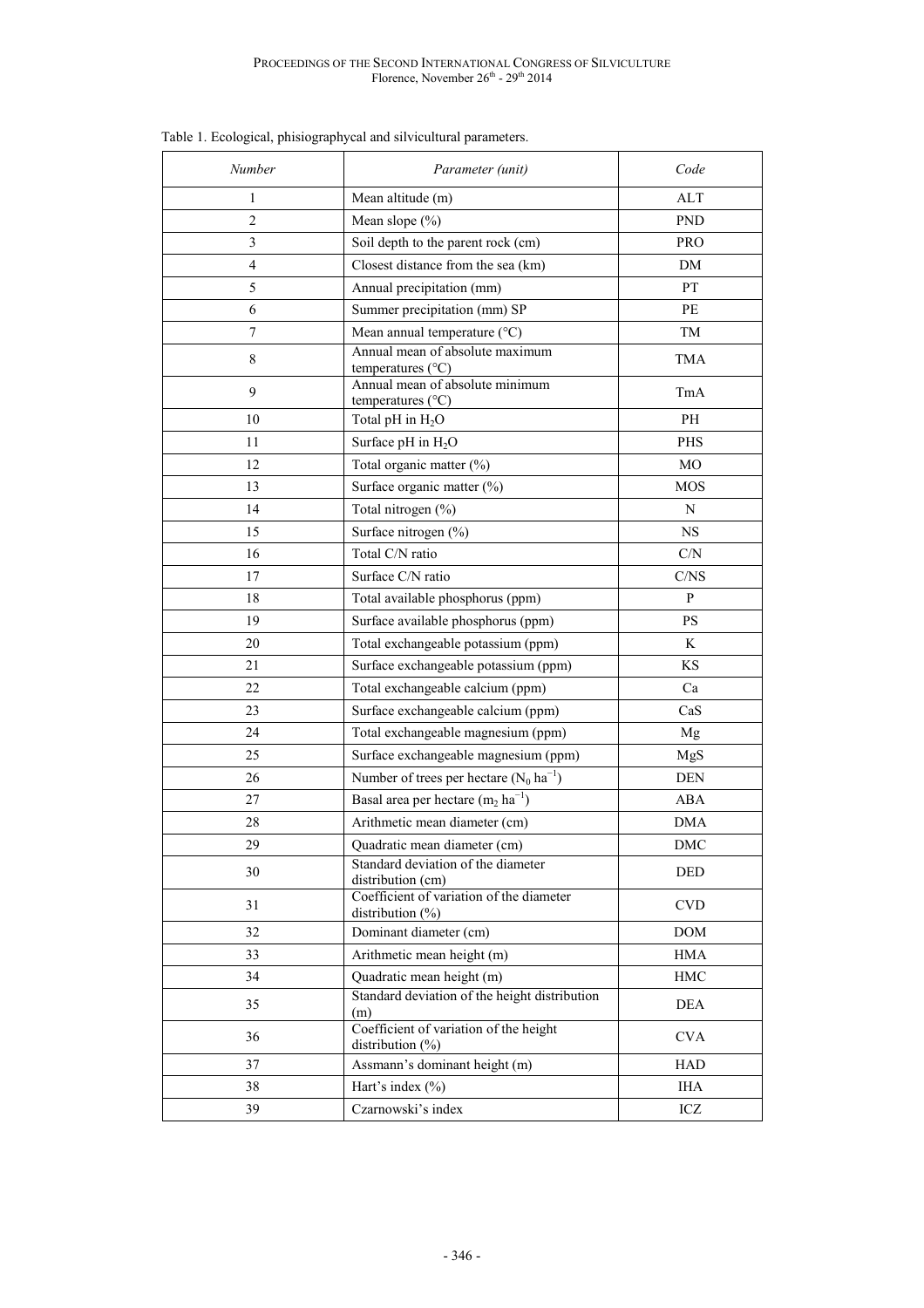| Parameter            | Mean   | $\boldsymbol{SD}$ | CV(%) | Maximum | Minimum |  |  |  |
|----------------------|--------|-------------------|-------|---------|---------|--|--|--|
| ALT(m)               | 1053,3 | 196,3             | 18,6  | 1395    | 540     |  |  |  |
| PND $(%)$            | 48,4   | 17,6              | 36,4  | 90      | 7,9     |  |  |  |
| PRO (cm)             | 103,6  | 44,6              | 43,1  | 190,0   | 25,0    |  |  |  |
| DM(Km)               | 84,8   | 20,8              | 24,5  | 129,0   | 34,0    |  |  |  |
| $PT$ (mm)            | 1589,5 | 249,1             | 15,7  | 2006,0  | 1150,0  |  |  |  |
| $PE$ (mm)            | 192,5  | 28,5              | 14,8  | 227,2   | 143,5   |  |  |  |
| $TM$ ( $^{\circ}C$ ) | 8,8    | 2,0               | 22,7  | 11,0    | 5,0     |  |  |  |
| TMA (°C)             | 20,8   | 2,8               | 13,5  | 23,4    | 17,7    |  |  |  |
| $TmA(^{\circ}C)$     | $-2,6$ | 2,9               | 111,5 | $-0,1$  | $-5,9$  |  |  |  |
| AMT (°C)             | 13,3   | 0,7               | 5,3   | 14,8    | 12,0    |  |  |  |
| PH                   | 4,73   | 0,36              | 7,6   | 5,65    | 4,23    |  |  |  |
| PHS                  | 4,59   | 0,43              | 9,4   | 5,60    | 3,90    |  |  |  |
| MO(%)                | 7,83   | 4,04              | 51,6  | 19,83   | 1,82    |  |  |  |
| MOS(%)               | 10,09  | 4,56              | 45,2  | 24,31   | 2,89    |  |  |  |
| N(%)                 | 0,25   | 0,11              | 44,0  | 0,55    | 0,07    |  |  |  |
| NS(%)                | 0,32   | 0,13              | 40,6  | 0,72    | 0,10    |  |  |  |
| C/N                  | 17,92  | 3,75              | 20,9  | 23,14   | 8,83    |  |  |  |
| $\rm C/NS$           | 14,07  | 4,06              | 28,9  | 20,99   | 6,63    |  |  |  |
| $P$ (ppm)            | 9,53   | 7,49              | 78,6  | 24,80   | 0,93    |  |  |  |
| PS (ppm)             | 12,57  | 14,49             | 115,3 | 52,69   | 0,76    |  |  |  |
| K (ppm)              | 90,04  | 52,90             | 58,8  | 275,09  | 25,69   |  |  |  |
| KS (ppm)             | 114,68 | 56,19             | 49,0  | 264,51  | 37,10   |  |  |  |
| Ca (ppm)             | 203,21 | 275,67            | 135,7 | 1135,07 | 13,19   |  |  |  |
| CaS (ppm)            | 291,29 | 342,47            | 117,6 | 1431,85 | 14,01   |  |  |  |
| Mg (ppm)             | 45,54  | 42,50             | 93,3  | 164,96  | 3,76    |  |  |  |
| MgS (ppm)            | 61,88  | 46,78             | 75,6  | 198,87  | 4,79    |  |  |  |
| DEN (No ha-1)        | 990,0  | 495,9             | 50,1  | 2950,0  | 267,0   |  |  |  |
| ABA (m2ha-1)         | 31,3   | 6,8               | 21,7  | 54,0    | 17,6    |  |  |  |
| DMA (cm.)            | 21,4   | 7,9               | 36,9  | 41,5    | 2,4     |  |  |  |
| $DMC$ (cm)           | 23,8   | 7,2               | 30,3  | 43,2    | 12,0    |  |  |  |
| DED (cm)             | 8,5    | 2,5               | 29,4  | 15,5    | 3,7     |  |  |  |
| $CVD$ $%$            | 39,7   | 11,2              | 28,2  | 65,0    | 16,0    |  |  |  |
| $DOM$ (cm)           | 35,2   | 7,6               | 21,6  | 55,1    | 18,7    |  |  |  |
| HMA(m)               | 15,7   | 3,2               | 20,4  | 23,9    | 11,3    |  |  |  |
| $HMC$ (m)            | 4,0    | 0,4               | 10,0  | 4,9     | 3,4     |  |  |  |
| DEA(m)               | 3,0    | 0,9               | 30,0  | 5,8     | 1,1     |  |  |  |
| CVA (%)              | 15,8   | 6,3               | 39,9  | 39,0    | 6,5     |  |  |  |
| HDA(m)               | 17,5   | 3,9               | 22,3  | 27,3    | 10,2    |  |  |  |
| IHA $(%)$            | 20,5   | 5,9               | 28,8  | 37,0    | 11,0    |  |  |  |
| $\rm{ICZ}$           | 23,1   | 11,1              | 48,1  | 56,2    | 7,0     |  |  |  |

Table 2. Statistical descriptive parameters of *Quercus petraea* stands with n=92. (SD: Standard Deviation, VC: Variation Coefficient). Variables present adimensional units.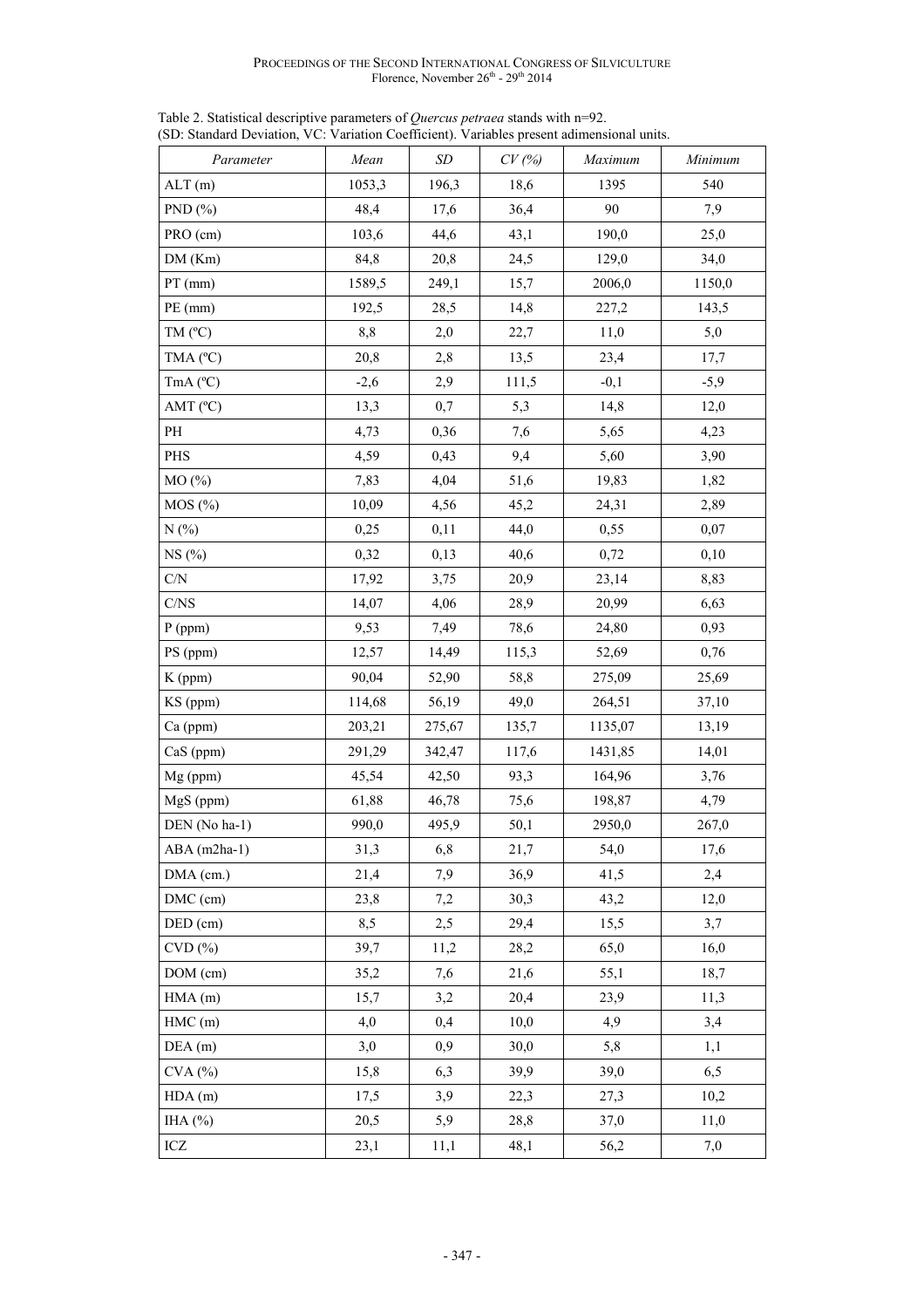# PROCEEDINGS OF THE SECOND INTERNATIONAL CONGRESS OF SILVICULTURE Florence, November  $26^{\text{th}}$  -  $29^{\text{th}}$  2014

|                             | <b>DEN</b> | NIQ    | NMO    | NIT     | NMT       | REG   | ABA   | <b>DMA</b> | $DMC$      | <b>DED</b> | CVD      | <b>DOM</b> | <b>HMA</b> | <b>HMC</b> | <b>DEA</b> | CVA      | <b>HDA</b> | <b>IHA</b> | ICZ      |
|-----------------------------|------------|--------|--------|---------|-----------|-------|-------|------------|------------|------------|----------|------------|------------|------------|------------|----------|------------|------------|----------|
| <b>DEN</b>                  | 1,000      | ,392** | .596** | n.s.    | $,511**$  | n.s.  | n.s.  | $-.604**$  | $-.782**$  | $-.510**$  | n.s.     | $-.602**$  | $-.455**$  | $-.387**$  | n.s.       | $,372**$ | $-365**$   | $-0.491**$ | ,584**   |
| NIQ                         |            | 1,000  | n.s.   | $,281*$ | n.s.      | n.s.  | n.s.  | $-.294*$   | n.s.       | n.s.       | n.s.     | n.s.       | $-.427**$  | $-.361**$  | n.s.       | n.s.     | $-.534**$  | ,348*      | n.s.     |
| NMQ                         |            |        | 1,000  | n.s.    | $0.879**$ | n.s.  | n.s.  | $-.357**$  | $-.444**$  | n.s.       | n.s.     | $-.324*$   | n.s.       | n.s.       | n.s.       | $,312*$  | n.s.       | $-336*$    | ,399**   |
| $\cal{N}\!\cal{I}\cal{T}$   |            |        |        | 1,000   | n.s.      | n.s.  | n.s.  | n.s.       | n.s.       | n.s.       | n.s.     | n.s.       | n.s.       | n.s.       | n.s.       | n.s.     | n.s.       | n.s.       | n.s.     |
| $\ensuremath{\textit{NMT}}$ |            |        |        |         | 1,000     | n.s.  | n.s.  | $-.372**$  | $-0.454**$ | n.s.       | $,274*$  | $-.350*$   | n.s.       | n.s.       | n.s.       | $.329*$  | n.s.       | $-.324*$   | $,339*$  |
| REG                         |            |        |        |         |           | 1,000 | n.s.  | n.s.       | n.s.       | n.s.       | n.s.     | n.s.       | n.s.       | n.s.       | n.s.       | n.s.     | n.s.       | n.s.       | n.s.     |
| ABA                         |            |        |        |         |           |       | 1,000 | $,373**$   | $,379**$   | $,303*$    | n.s.     | ,398**     | ,504**     | $,472**$   | n.s.       | n.s.     | ,435**     | n.s.       | $,367**$ |
| <b>DMA</b>                  |            |        |        |         |           |       |       | 1,000      | ,823**     | $-.604**$  | $-.305*$ | $,660**$   | $0.604**$  | ,547**     | n.s.       | $-.351*$ | $,472**$   | n.s.       | n.s.     |
| DMC                         |            |        |        |         |           |       |       |            | 1,000      | ,596**     | n.s.     | ,784**     | ,639**     | ,554**     | n.s.       | $-.350*$ | ,508**     | $,361**$   | $-.329*$ |
| $DED$                       |            |        |        |         |           |       |       |            |            | 1,000      | ,598**   | $,731**$   | ,400**     | $,337*$    | n.s.       | n.s.     | $,433**$   | n.s.       | n.s.     |
| CVD                         |            |        |        |         |           |       |       |            |            |            | 1,000    | n.s.       | n.s.       | n.s.       | n.s.       | $,667**$ | n.s.       | n.s.       | n.s.     |
| <b>DOM</b>                  |            |        |        |         |           |       |       |            |            |            |          | 1,000      | $.493**$   | ,429**     | n.s.       | n.s.     | ,465**     | n.s.       | n.s.     |
| HMA                         |            |        |        |         |           |       |       |            |            |            |          |            | 1,000      | ,774**     | n.s.       | $-.353*$ | ,885**     | $-.285*$   | $,383**$ |
| $H\!M\!C$                   |            |        |        |         |           |       |       |            |            |            |          |            |            | 1,000      | n.s.       | $-.305*$ | $.680**$   | n.s.       | n.s.     |
| <b>DEA</b>                  |            |        |        |         |           |       |       |            |            |            |          |            |            |            | 1,000      | n.s.     | $312*$     | $-.291*$   | n.s.     |
| CVA                         |            |        |        |         |           |       |       |            |            |            |          |            |            |            |            | 1,000    | n.s.       | n.s.       | n.s.     |
| $H\!D\!A$                   |            |        |        |         |           |       |       |            |            |            |          |            |            |            |            |          | 1,000      | $-510**$   | $,413**$ |
| $I\!H\!A$                   |            |        |        |         |           |       |       |            |            |            |          |            |            |            |            |          |            | 1,000      | $-781**$ |
| ICZ                         |            |        |        |         |           |       |       |            |            |            |          |            |            |            |            |          |            |            | 1,000    |

Table 3. Pearson Lineal correlation coefficients between the most statistical significant parameters.

Statistical signification level (s): \*,  $s > 95\%$ ; \*\*,  $s > 99\%$ ; n.s., non significative.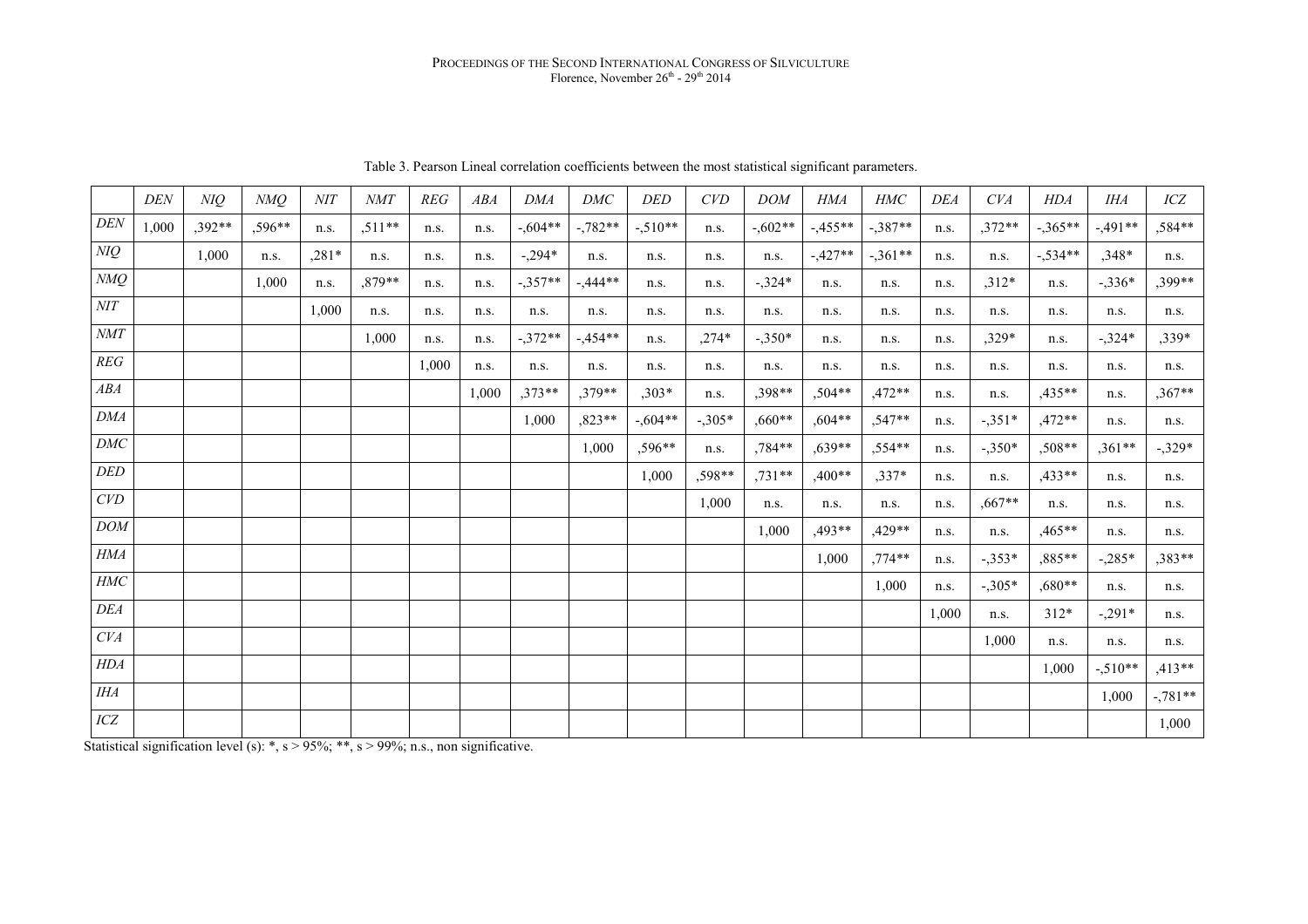#### **RIASSUNTO**

#### **Caratterizzazione incrementale, bioclimatica e selvicolturale dei boschi di quercia (***Quercus petraea* **Matts Liebl.) nel nord-ovest della Penisola Iberica attraverso cluster analysis: linee guida di gestione**

Le foreste di *Quercus petraea* oggetto di questo lavoro sono parte delle foreste quercia che coprono la maggior parte della superficie del NW della Spagna..

La tendenza generale di queste foreste autoctone è stata la progressiva trasformazione in piantagioni di specie a rapido accrescimento, che hanno una maggiore produttività, impossibile da raggiungere con i querceti attuali e con il metodo di gestione applicato. Questo metodo consiste, stranamente, in assenza di qualsiasi metodo. Di conseguenza, l'amministrazione regionale cerca di variare e invertire questa tendenza.

Tuttavia, dal punto di vista della produzione, questi querceti hanno un elevato potenziale, non solo a causa del valore elevato del loro legname. Al di là della produzione di legname, sono di grande interesse anche i prodotti forestali "secondari" (funghi, miele, erbe aromatiche, piccoli frutti, ...). Quindi è necessario evitare la degradazione / scomparsa della specie. Inoltre, va aggiunto l'effetto che queste foreste hanno nel bilancio idrico, per la conservazione del suolo, della fauna e della vegetazione etc. e l'uso ricreativo e di caccia che essi permettono. Spesso, queste foreste sono considerate aree sensibili di pianificazione speciale. Di conseguenza, la mancanza di informazioni specifiche e aggiornate su di loro giustifica uno studio come questo, che lontano dal proporre obiettivi economici imminenti per i risultati, cerca di ottenere informazioni di base per il miglioramento, la manutenzione e la possibile espansione di queste formazioni. Il punto di partenza per guidare la gestione delle specie forestali inizia dalla descrizione e caratterizzazione ecologica e dendrometrica, già fatto in precedenti lavori. In questo lavoro è stato fissato come obiettivo la creazione di relazioni tra la foresta demaniale e altri parametri, in particolare quelli connessi alle tendenze bioclimatiche e alla rinnovazione.

Tale caratterizzazione è stata completata con la determinazione delle cause che spiegano l'attuale distribuzione di *Quercus petraea* nel NW della penisola iberica. Questa conoscenza è utilizzata per confrontare le somiglianze tra le posizioni teoriche e effettive della specie all'in-terno dell'area di studio.

Il risultato è stata la classificazione dei popolamenti di *Quercus petraea* nel NW della penisola iberica attraverso la cluster analysis. Il primo gruppo, comprende giovani querceti che si sviluppano con densità superiori e un'elevata crescita diametrica. Sono state poi individuate foreste significativamente più mature con densità simili al gruppo precedente, ma con incrementi diametrici inferiori in situazioni topografiche simili. Queste foreste corrispondono a aree con clima più mediterraneo. Infine, il gruppo delle foreste mature, con una crescita diametrale circa 1,5 mm/anno sono presenti in stazioni meno accidentate. Questi querceti sono collegati a un clima

più atlantico e maggiore fertilità. La distribuzione di questi tre gruppi è legata a diverse condizioni climatiche con apparente indipendenza dalle attività umane e buona correlazione con i *pattern* naturali di rinnovazione. Alla fine, e come applicazione di questa classificazione, è stata ottenuta una distribuzione geografica delle foreste studiate in grado di fornire indicazioni per il miglioramento selvicolturale e gestionale.

#### **BIBLIOGRAPHY**

- Amaral J., 1990 Quercus. In: Castroviejo S., Laínz M., López G., Montserrat P., Muñoz F., Paiva J., Villar L. (Eds.), Flora Ibérica [Iberian flora], Consejo Superior de Investigaciones Científicas Madrid (CSIC),Vol. 2: 15-36.
- Amigo, J., Romero, M.I., 1994 *Atlantic vegetation under Mediterranean climate: A case in the Iberian northwest*. Phytocoenología, 22: 583-603.
- Assmann E., 1970 *The Principles of Forest Yield Study*. Pergamon Press, Oxford.
- Blanco A., Rubio A., Sánchez O., Elena R., Gómez V. Graña D., 2000 – *Autecology of chestnut (*Castanea sativa *Miller) in Galicia (Spain)*. Investigación Agraria: Sistemas y Recursos Forestales, 9: 337-361.
- Bravo-Oviedo A., Montero G., 2005 *Site index in relation to edaphic variables in stone pine (*Pinus pinea *L.) stands in Southwest Spain*. Annals of Forest Science, 62: 61–72.

http://dx.doi.org/10.1051/forest:2004086

- Carballeira A., Devesa C., Retuerto R., Santillan E., Ucieda F., 1983 – *Bioclimatología de Galicia*. Xunta de Galicia-Fundación Barrie de la Maza, A Coruña. http://dx.doi.org/10.1093/forestry/72.3.171
- Claessens H., Pauwels D., Thibaut A., Rondeux J., 1999 *Site index curves and autoecology of ash, sycamore and cherry in Wallonia (Southern Belgium)*. Forestry, 72: 171-182.
- Covelo F., Gallardo A., 2002 *Effect of pine harvesting on leaf nutrient dynamics in young oak trees at NW Spain*. Forest Ecology and Management, 167: 161-172. http://dx.doi.org/10.1016/S0378-1127(01)00721-6
- Díaz-Maroto I.J., Vila-Lameiro P., Silva-Pando F.J., 2005 – *Autoecology of oaks (*Quercus robur *L.) in Galicia (Spain)*. Annals of Forest Science, 62: 737- 749. http://dx.doi.org/10.1051/forest:2005069
- Díaz-Maroto I.J., Fernández-Parajes J., Vila-Lameiro P. 2006 – *Autecology of rebollo oak (*Quercus pyrenaica *Willd.) in Galicia (Spain)*. Annals of Forest Science, 63: 157-167.

http://dx.doi.org/10.1051/forest:2005108

- Gallardo J.F., Santa Regina I.S., Harrison A.F., Howard D.M., 1995 – *Organic matter and nutrient dynamics in three ecosystems of the "Sierra de Bejar" mountains (Salamanca Province, Spain)*. Acta Oecologica, 16: 447-459.
- Gandullo J.M., 1974 *Test of quantitative evaluation of the sunshine based on the orientation and the slope of the land*. Anales del Instituto Nacional de Investigaciones Agrarias (INIA). Serie Recursos Naturales, 1: 95-107.